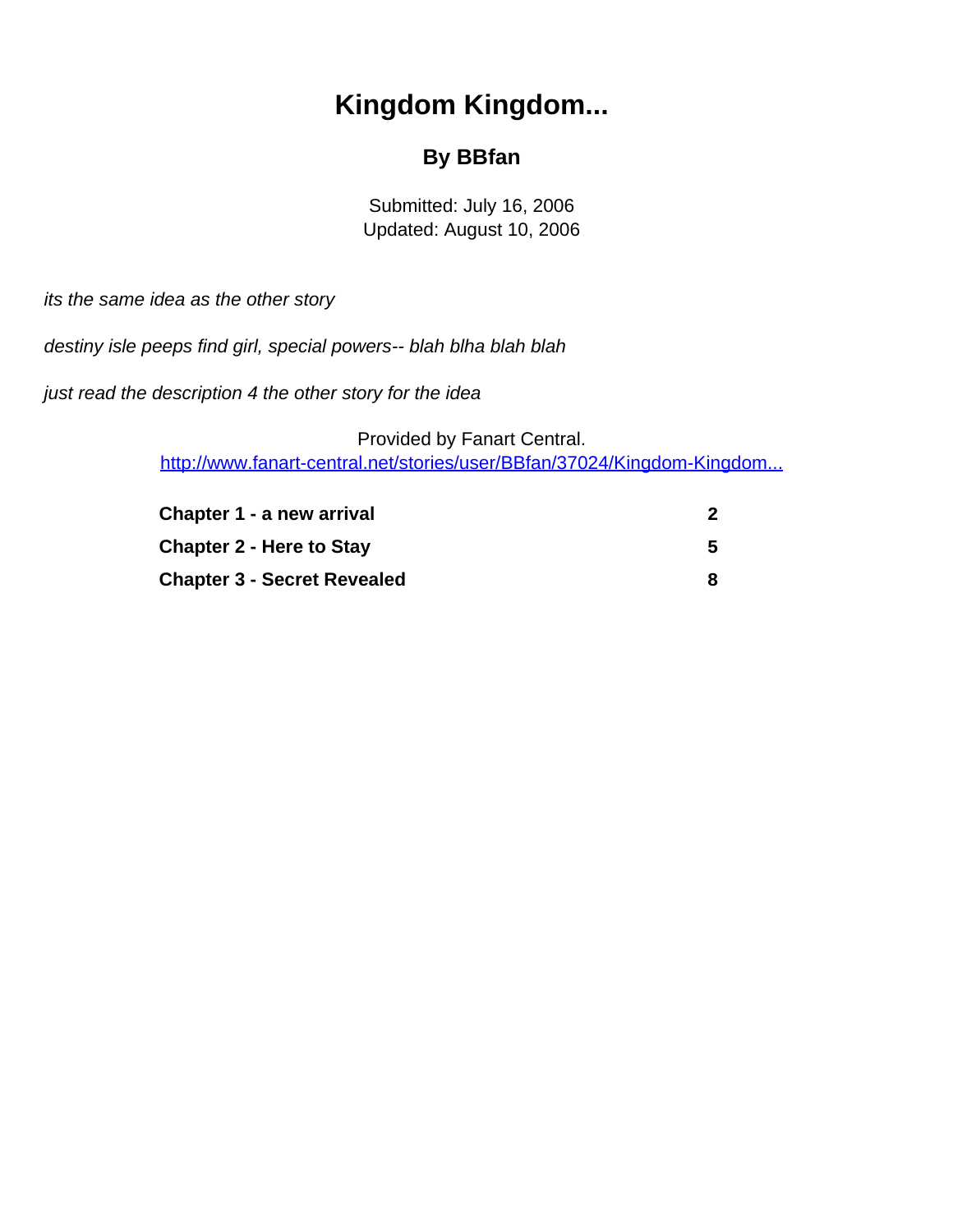## **1 - a new arrival**

<span id="page-1-0"></span>**It was a normal day**, sunny, blue sky, crisp ocean air. . . .A teen named Sora yawned and gazed up to the clouds. Riku . . . he mumbled. When are ya going to start that fire? I want some smores . . . . Another older boy named Riku groaned and said In a minute . . . But it s getting pretty dark. It s kinda hard to see . . . He picked up a long stick and heaved it at Sora. There was a loud WHACK, and then a yelp. Sora spat out sand and glared at his friend. Soft footsteps crunched behind Riku and a teen girl slid into the sand next to him. Hi guys! She said in a cheery voice. Hi Kairi. The boys said. Sora rubbed his bruised head and said to Riku It s not that dark, just sunset. Riku made a phmph sound and groaned.

Kairi looked at the clouds and gasped. Sora and Riku followed her gaze to a patch of cloud, which seemed to be puffing around and dispersing. Riku cried What s going on up there?! Some birds fighting .... No.... A plane crash? Nope...A.... A ... Sora jumped up and shouted out A girl s falling off the cloud deck! We gotta help! A figure escaped the clouds and fell fast to the ocean surface. Blond hair wildly whipped about as she plunged into the sea.

Sora got up and raced towards the water. As his toes touched the frothy shore, he looked back to see Riku relaxing casually. Hey! Aren t you gonna help me save her? Sora called to Riku in a concerned tone. Riku laughed and shook his head. Kairi frowned and shoved Riku hard. He yelped in pain and rubbed his aching shoulder. Sora grunted and swam into the sea. He saw ripples where the girl had fallen, but no sign of her. He looked around, and floated up and down. Sora looked for shore, which was a long ways away. Sora took in a large gulp of air and dove under the surface.

Opening his eyes, he saw the ocean floor, full of life. An angel fish swam away in fright as Sora swam down farther. Bubble floated upwards, and Sora caught sight of the girl. Her shoe was caught in a piece of coral, and she flailed violently. But when she saw Sora, she calmed down a little bit, and reached out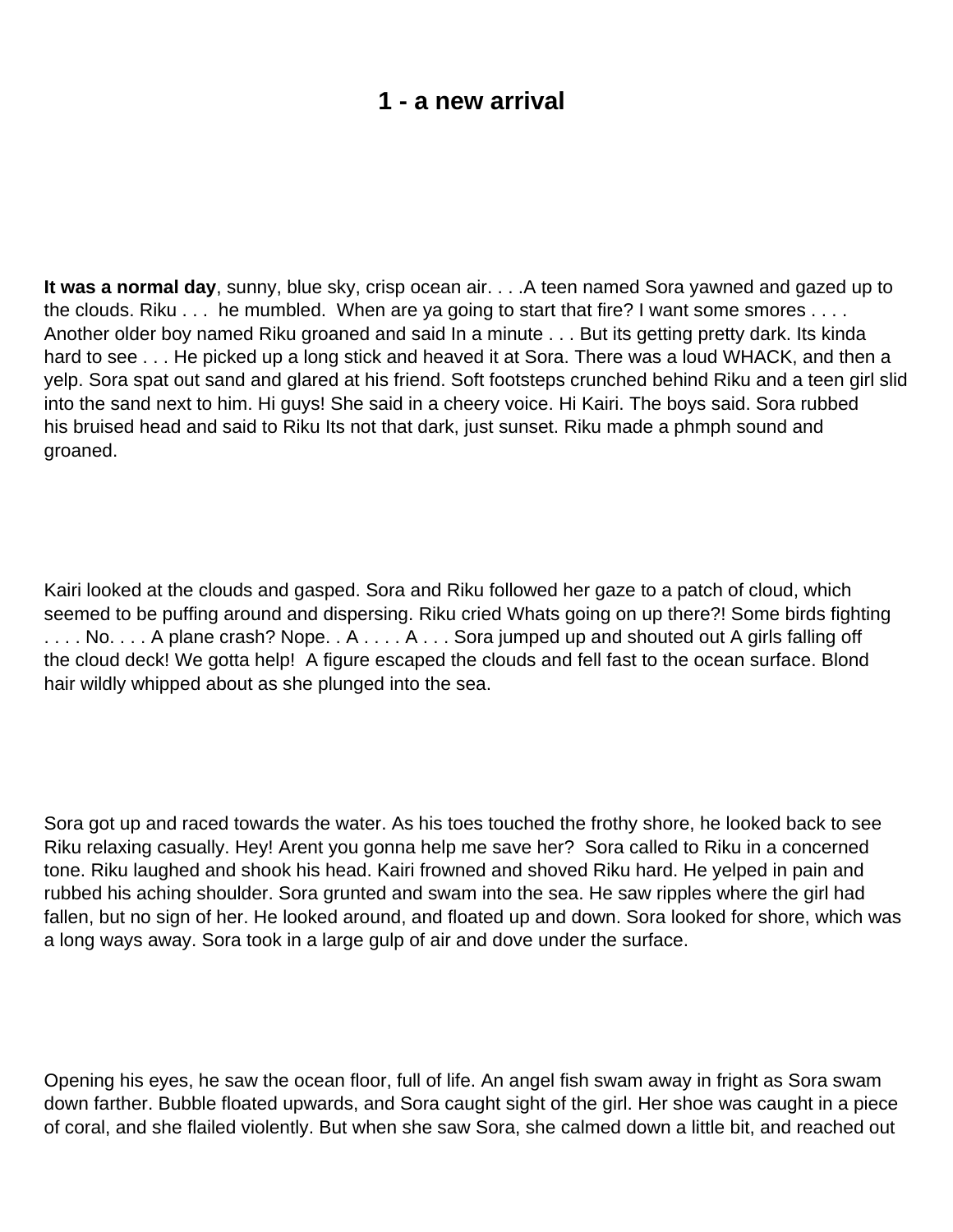for him. He unhooked her foot and took hold of her waist. They swam up together, but then Sora noticed that the girl stopped breathing. He swam harder, and broke through the salty water. The girl mumbled and fluttered her lashes, and fell back to unconsciousness. Sora gripped her tightly, and used all his strength to pull her onto the beach.

Riku and Kairi ran over to Sora, who had laid the girl on her back. Riku cried out Is she alright?! What happened? Sora breathed deeply and replied I don t know. She s . . . . stopped breathing; hurry out of the way. He pushed Riku aside, and plugged the girl s nose. Sora made a gross face and linked his lips to hers. He was breathing out hard, and it wasn t long until the girl was breathing with him. She turned over quickly and spat out water. Color returned to her face and she looked up at Sora and his friends with gratitude. Riku and Sora smiled broadly, for she was beautiful.

The girl shook her mop of blonde hair around and threw it back. Her blue eyes sparkled as Sora drooled and Riku awed and oohed. The girl laughed slightly and put out her hand. I m Alixah! She said cheerily. Kairi gave her a weird look, but then smiled and shook Alixah s hand and introduced herself. The boys said their names slowly and quietly as Riku looked her up and down and Sora gazed into her eyes. Alixah looked at Sora quietly and finally said ``You saved me, didnt you? I saw you . . . under. . Under the water . . . . when my foot . . . Was stuck, yeah that s it! Sora blushed and said Yeah . . . Don t mention it . . . .

Alixah gasped, Don t mention it!? I couldn t say enough to thank you! She threw her arms around Sora and laughed. Riku grumbled and turned around with his arms crossed angrily. Sora blushed and scratched his head modestly. Kairi coughed and spoke to Alixah quietly So . . . . . um . . . . **What happened in the clouds?**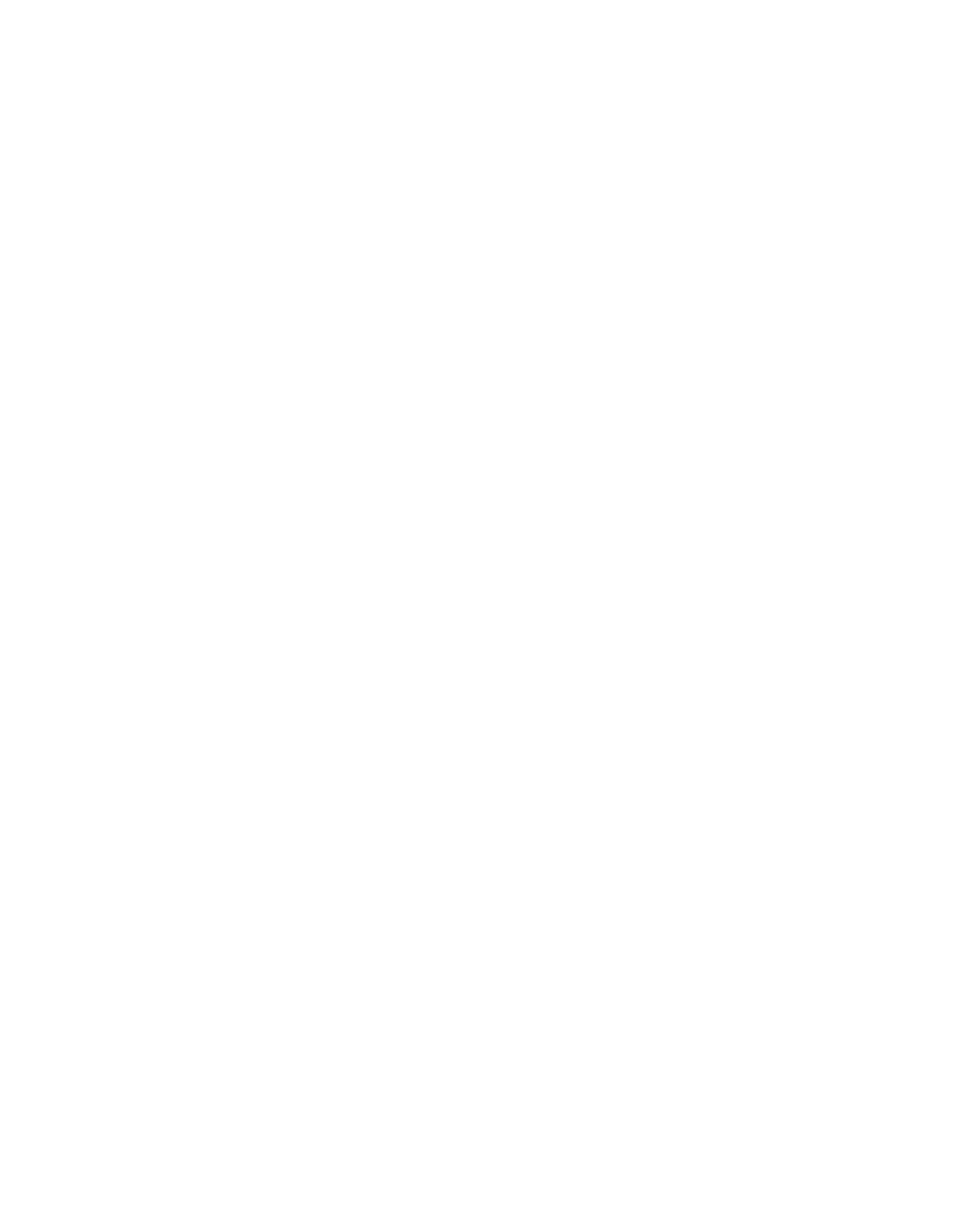# **2 - Here to Stay**

<span id="page-4-0"></span>Ummm. . . . Actually I don t know. . . Alixah scratched her head and sighed. Kairi cocked her head and then went over to check the fire. Sora and Riku stayed though. Riku asked Why were you up there anyways? Alixah once again sighed and shrugged. She looked around carefully and her eyes sparkled. Beautiful palm trees spurted from the sand and little flowers popped from every corner. Alixah walked to the small waterfall and gazed into the water. Sora and Riku looked at each other confused yet curious.

Kairi called out The fire s finally started! YES!!! She grabbed a stick and stuck a wedge of pineapple on the tip. While holding the stick over the fire with her feet, she wove a beautiful necklace with her hands. Her nimble fingers darted through the strands of cloth weaving an interesting pattern. Sora and Riku sat close to the fire and began to talk, and soon Alixah sat beside them. While the three friends talked, Alixah looked at her new surroundings. Every now and then, Sora and Riku looked at Alixah out of the corners of their eyes. When Kairi caught their stares, they turned away and blushed.

Riku cleared his throat and mumbled quietly So. . . Are you gonna stay with us Alixah? Cause you can you know. . . . Hang out with me sometime. . . Like. . . . On the other side of the island? And. . . erm. . . watch me fight. . . . people. . . . \*cough\* Yeah. . . Alixah raised her eyebrows and tried not to laugh but instead got a demented cough noise. Okay. That sounds. . . interesting. But I wanna spend time with all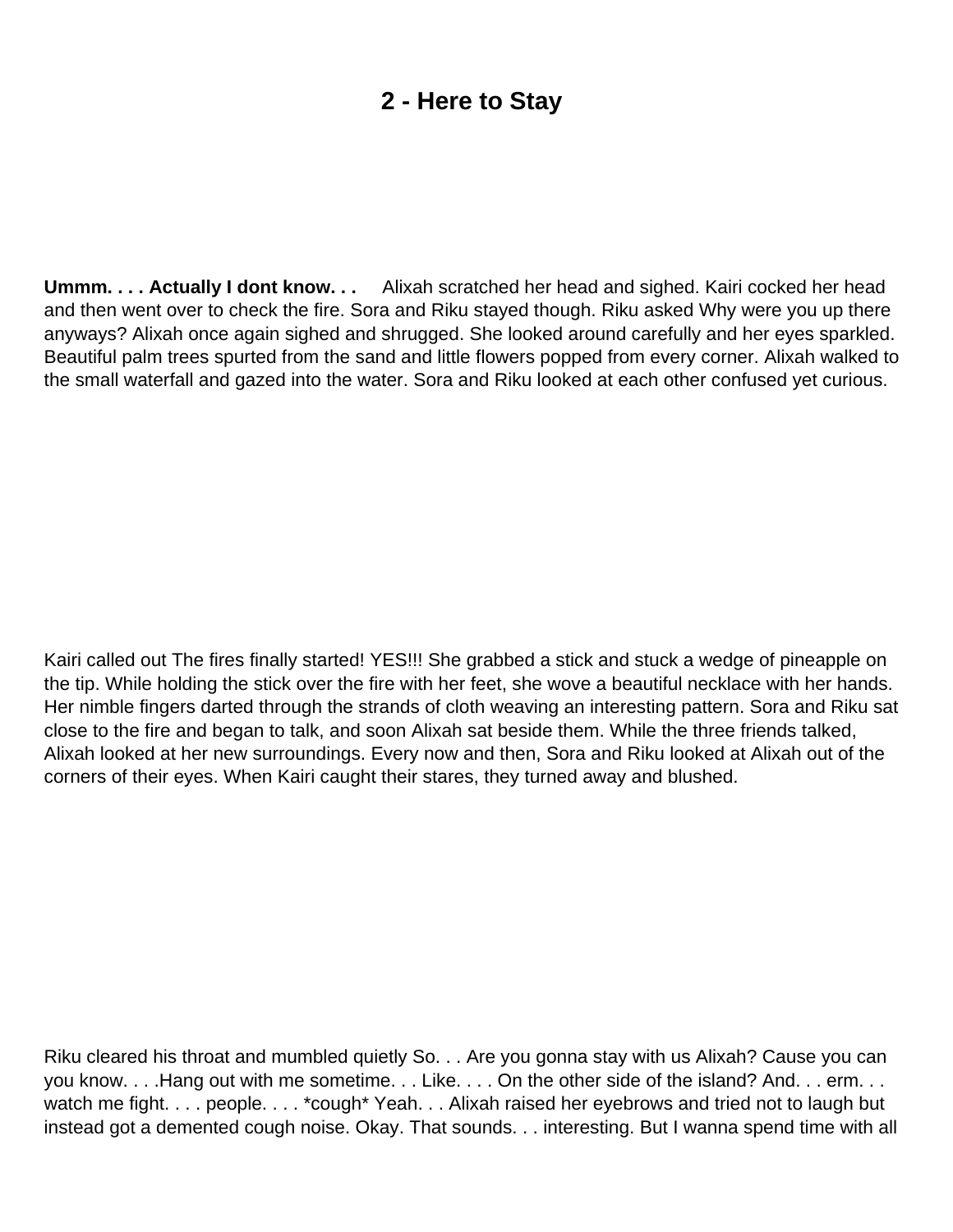of you guys! It II be fun, but I don t wanna be a problem. Everyone shook their heads and assured Alixah that she wouldn t be an issue (especially the boys).

Alixah smiled broadly and chomped down on an oozing smore. Sora yawned and said Im going to bed, see ya tomorrow guys. He got up and walked away quietly. Riku and Alixah yawned soon afterward. Kairi laughed and said Alixah, I m going to take you to your room. Riku, get some rest. You don t want to be tired for your special date tomorrow. She winked and giggled as Riku glowed a bright scarlet. Alixah turned a little pink, but not too much for Riku to notice. Kairi took Alixah up a ladder, unfortunately barely noticeable in the dark. Alixah groped for the wooden boards, and finally reached to top. Kairi led her to a room with a cloth draped over the entrance. Inside there were three lights, a blanket, and one bed. Kairi blushed and said meekly Well it isn t much, but I bet we can fix it up while you re here. Sorry. Alixah gazed with wonder at the empty room and said cheerily No worries, you and me can fix it in no time! It II be fun!

Kairi said goodnight and left, while Alixah sat on her bed thinking. What can I do? When should I tell them . . . . . About the real story. . . . . ? Oh boy oh boy this is gonna be hard with a capital H. Well since they don t know yet, I II have to use my creepy powers in private. Alixah groaned and pointed to the floor, which magically turned from wood to lush carpet. **Creepy powers or not, Im gonna be myself and hope for the best. . . Goodnight!**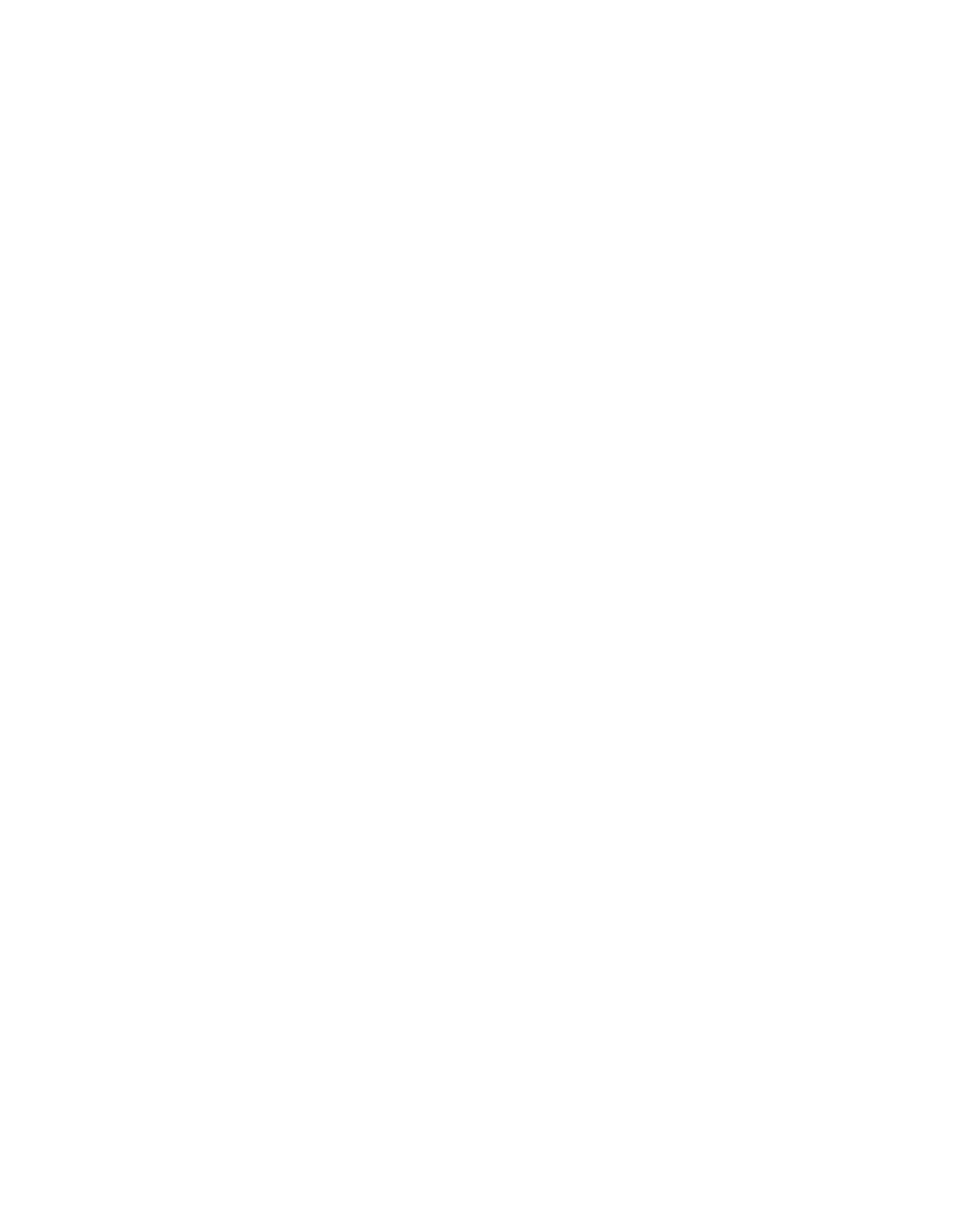### **3 - Secret Revealed**

<span id="page-7-0"></span>**The morning sun shone through the holes in the blanket** and Alixah rose with a start. Aaaannhhh. . . . She groaned. Her feet hit the carpet with a swishy noise and Alixah pointed to the wall. A mirror immediately sprung from the ground, and then a dresser emerged next to Alixah s bed. Her powers were used here and there, creating tables, chairs, pencils, pens, paper, clothes, and plants. For Alixah was the most powerful girl in the world. She was the princess of everything. She could do anything, literally. Fly, breathe underwater, make things appear out of nowhere, disappear, shape-shift, anything! She doesn t even have to point. Just thinking of it, and it II happen. Yet she must keep it a secret, or the wrong people will find out. Alixah s hair twisted and formed a braid and her clothes changed from jeans and a t-shirt to a pair of shorts and cut-off tank. Sora knocked on the wall and pulled back the rag in place of a door. He smiled brightly and said Hey Alixah! Riku and I are going to get some things for the raft, then later on we re gonna go tree jumping and hang out on the roof. Do you wanna come? Hopping on one foot and pulling on her last shoe, Alixah managed to blurt out YAH! before crashing onto the bed and flipping backwards. Sora laughed and pulled her up and out of the room. While running to the other side of the island Alixah asked Sora What raft are you talking about? Sora breathed heavily as he jumped on the wooden overhang. Oh! Um. . Me. . Kairi and Riku. . . Wanna see new worlds! So we re setting off on a raft. Alixah nodded and jumped over a rock. When the two teens finally reached Riku with the half-ready raft, Riku threw a log at Sora and laughed and talked to Alixah as if nothing happened. So, Alixah. . . Um. . . . What are you doing tonight? I mean. . . Do you wanna hang out? With me. . . .? Alixah blushed and agreed to go with Riku. Sora growled and hit Riku with the log. Riku yelped, of course, and ran after Sora, leaving Alixah dumbfounded. She just shrugged and went to the sandy shore. Waves swept gently over Alixah s feet and left frothy outlines on the beach. Alixah sighed and held out her hand. A ribbon of water slithered up and into her hand. It bounced and shaped into different objects. Alixah sat and watched the water morph into birds, cubes, and fish. She thought of the people on the island, and blushed when Riku and Sora came to mind. She felt her cheeks get hot, then chuckled embarrassed. Show me who I really like. . . The water quickly morphed into the shape of Sora and then fell with a splash. What in the world. . Alixah spun around to see Kairi with her mouth open. Did you. . . How did you. . . . Explain! Kairi sat next to the blushing girl, who was stuttering uncontrollably. Don t worry, I won t tell anybody! Kairi said with a laugh, Just tell me how you did that!!! Alixah smiled and began her story. When I was little, about six years old, I was kind of special. My parents never told me this but, I had amazing powers. I can do anything! Fly, morph into stuff, and all that junk. And so I was walking home one day after school, skipping and all, I pushed open the front door chucked my bag somewhere and walked down the hall. I stopped to hear my parents talking to somebody. But then I just heard my mom scream and a thump. Alixah stopped and wiped a tear from her eye. Sorry. Um.. Yeah, so my mom was murdered, and then I heard my dad. Stop it, you fiend! Get out of our home, stay away from my daughter! Back off you- And then another thump. I saw my dad fall, but I could only see his hand. It was kinda gross and bloody. Kairi cried a little, and asked for Alixah to continue. So when I was six I was extremely good at hiding. So I ran and hid in a very small cabinet. I